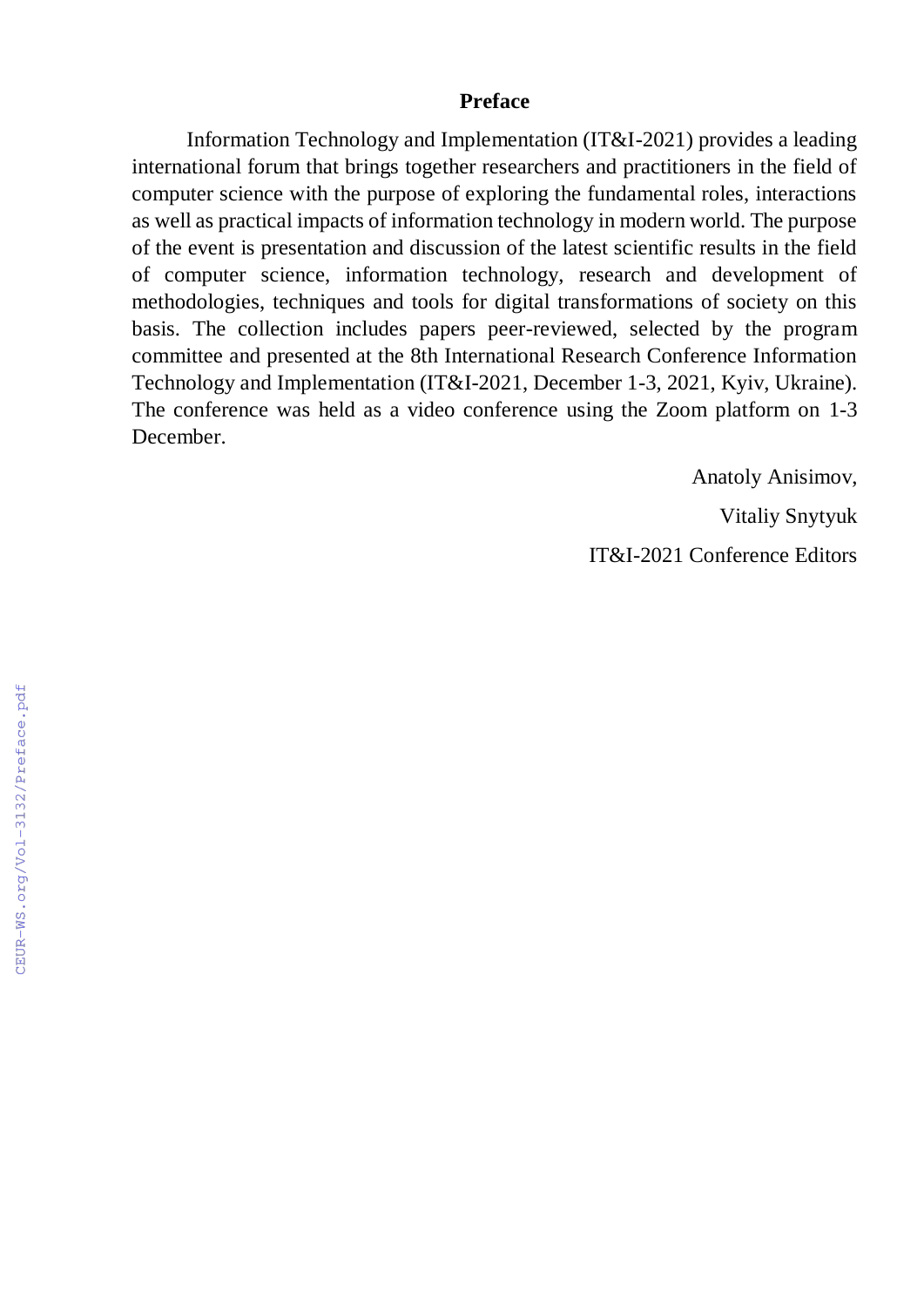## **Program Committee of the Conference:**

**Anatoly Anisimov**, Professor, Taras Shevchenko National University of Kyiv, Ukraine

**Vitaliy Snytyuk**, Professor, Taras Shevchenko National University of Kyiv, **Ukraine** 

**Aldrich Chris**, Professor, Western Australian School of Mines, Australia

**Andreas Pester**, Professor, Fachhochschule Kärnten, Austria

**Frederic Mallet**, Professor, Université Côte d'Azur, France

**Hiroshi Tanaka**, Professor, Tokyo Medical and Dental University, Japan

**Iurii Krak**, Professor, Taras Shevchenko National University of Kyiv, Ukraine

**Karsten Henke**, Professor, Technische Universität Ilmenau, Germany

**Mykola Nikitchenko**, Professor, Taras Shevchenko National University of Kyiv, Ukraine

**Oleg Chertov**, Professor, National Technical University of Ukraine «Kyiv Polytechnic Institute», Ukraine

**Oleksandr Marchenko**, Professor, Taras Shevchenko National University of Kyiv, Ukraine

**Sándor Bozóki**, Professor, Computer and Automation Research Institute Hungarian Academy of Sciences, Hungary

**Vitaliy Tsyganok**, Professor, Institute for Information Recording of the National Academy of Sciences of Ukraine

**Vladimir Vovk**, Professor, Royal Holloway, University of London, United Kingdom